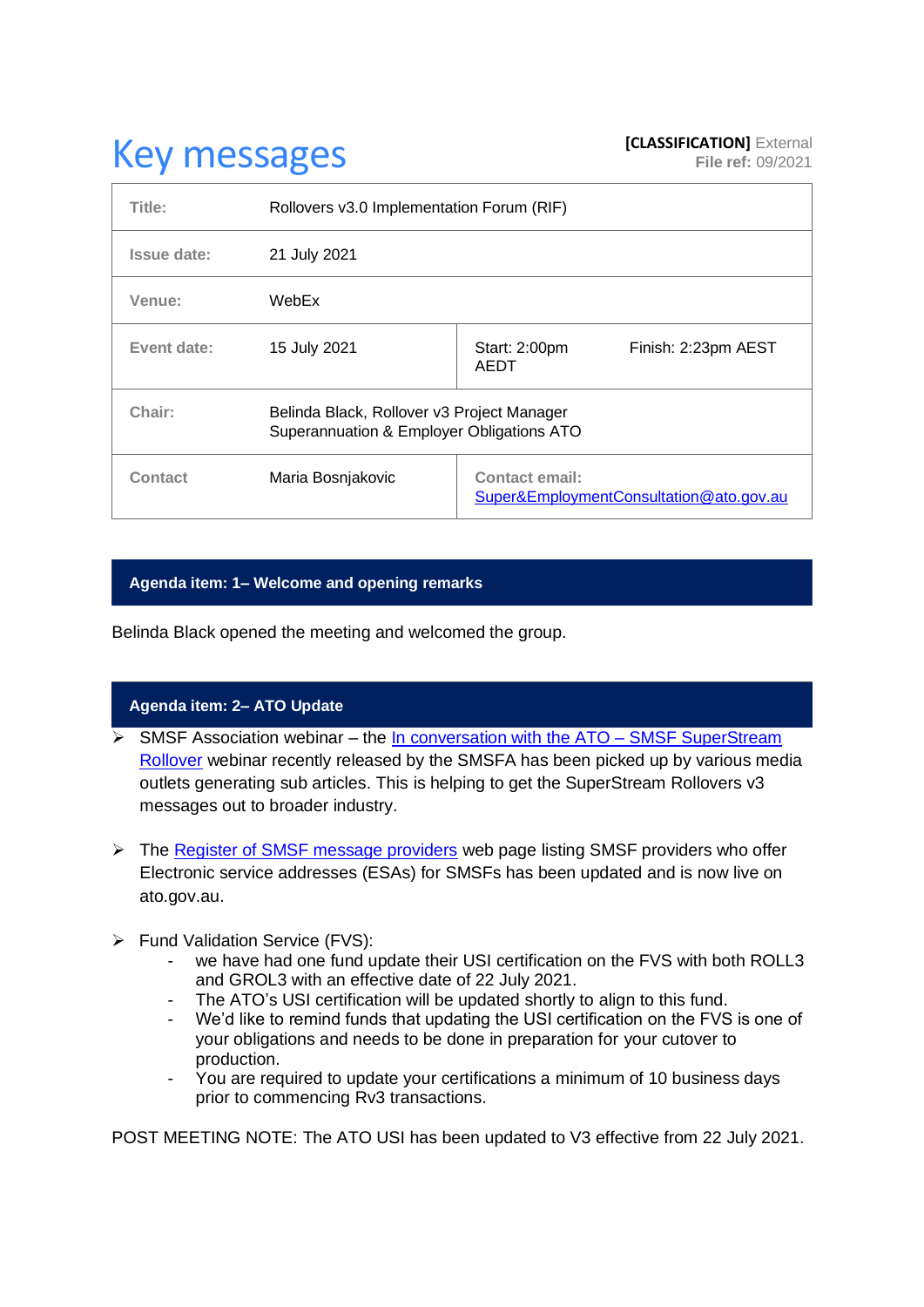- ➢ Production Verification Testing (PVT):
	- we will commence PVT with the first fund from Thursday 22 July 2021 and provide an update to this group at our next meeting.

POST MEETING NOTE: [ATO Superannuation Dashboard](http://sses.status.ato.gov.au/) is a near real-time indicator of the Superannuation services and will be updated to include the new services, SVS and SMSFmemberTICK once they have been used by a fund.

- $\triangleright$  [Onboarding weekly updates –](https://www.ato.gov.au/Super/Sup/SuperStream-Rollover-v3/) We have developed a visual to illustrate how Rollover version 3 testing is progressing. This will be included in next week's update and will be updated as required. We will also be removing some redundant reporting.
- ➢ Government 2 Business (G2B)
	- We have progressed more participants through G2B testing and continue to refine the process as we are provided feedback or identify areas for improvement.
	- G2B testing progress with funds, administrators, SMSF providers, and digital service providers (DSPs) as at 14 July:
		- **■** Nine fully completed their G2B testing.
		- Eleven are currently undertaking G2B testing, of which three are on hold pending issue resolution.
		- **EXECT** Twenty six tentatively scheduled to commence over the coming weeks.
	- We have had a lot of interest to undertake G2B testing in August, so we are reaching out to confirm funds planned testing dates to ensure we are sufficiently resourced to support Industry through this period.
- ➢ Business 2 Business (B2B) Cohort 2 is in progress, cohort 4 commences next Monday 19 July and cohort 5 will commence 26 July
	- Reminder to the group that attending the pre-cohort meeting that is scheduled for you a week before your commencement date is essential. In these meet and great sessions, we share the testing schedule to plan how each participant will test with each other plus share testing data, testing matrix and the lessons learnt from previous sessions.
- ➢ Cohort scheduling
	- The most recent iteration of the cohort schedule was published on 16 July and is currently being published weekly to reflect regular changes being made to their readiness dates by industry.
	- We have been contacting cohort 6 and 7 participants this week to confirm readiness and will start contacting cohort 8 participants next week. Please respond as soon as possible to these requests to confirm readiness if you have yet to do so.
	- If you need to provide an update to any of your readiness dates please provide an update to them all: G2B, P2P B2B, and production cutover dates via the SuperStreamStandards@ato.gov.au mailbox. This ensures that we have up to date information, and it is being accurately recorded and reported.

As we approach the end of the extended transition period for implementation, we would like to advise the group that we can no longer guarantee you will be able to get your preferred dates for testing.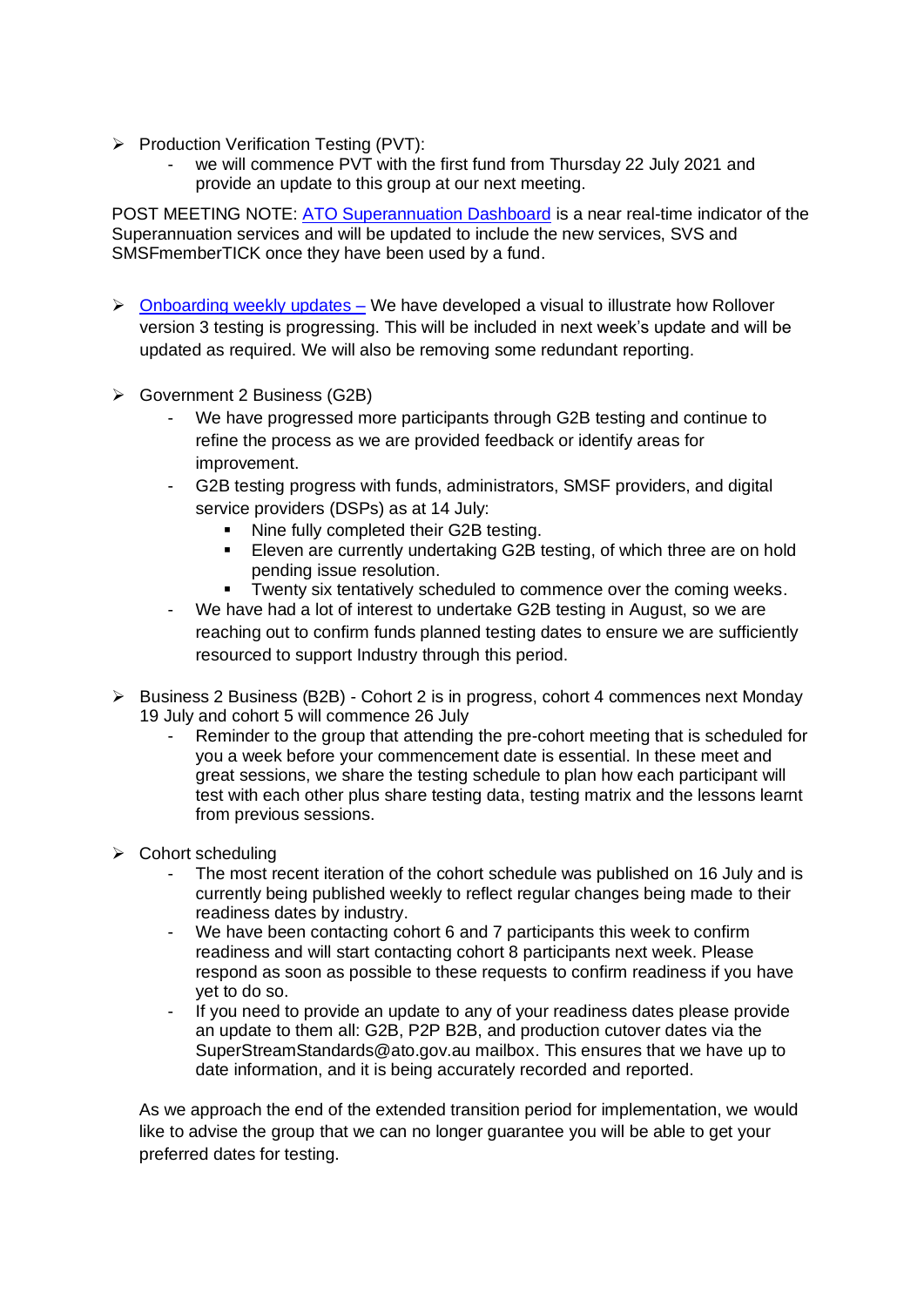While we will continue to do our best to accommodate any date changes, however with the limited amount of days in a cohort and the requirement for two days to test with the SMSF provider, if you change your dates now we can only place you where time allows which may also then impact your G2B testing.

Issues during testing may also require those involved to move to a later cohort group to avoid delays for other participants.

## **Agenda item: 3– Industry update and questions**

- ➢ Release Authority Statement (RAS) Taxable Components field and mismatch between Message Implementation Guide (MIG) and User Guide
	- Industry raised a potential discrepancy between the MIG and User Guide regarding release authorities and the payment amount values.
	- ATO is currently undertaking an internal review and will contact those impacted to discuss this matter offline once completed.

## **Agenda item: 4– Issues register**

The latest version of the [SuperStream Rollover v3 implementation and onboarding learnings](https://www.ato.gov.au/uploadedFiles/Content/SPR/downloads/SuperStream_Rollovers_v3_Implementation_and_onboarding_learning_and_issues_register.pdf)  [and issues register](https://www.ato.gov.au/uploadedFiles/Content/SPR/downloads/SuperStream_Rollovers_v3_Implementation_and_onboarding_learning_and_issues_register.pdf) was published to the **SuperStream Rollover v3 wrapper page** 14 July 2021.

## **Agenda item: 5– Lessons learned**

- ➢ Schematron, MIG and Taxonomy
	- Reminder to the group when building to look at the complete suite of documents, some fields may be identified as nillable in the taxonomy, yet have additional validations outlined in the MIG.
	- For nillable fields also consider how your gateways are applying the schematron or other validations to the data as it moves through the message chain.
	- Consider if you are putting unnecessary data into the IRR or RTR.
- $\triangleright$  Pre-cohort handshake / connectivity tests.
	- The ATO recommends handshake tests/smoke tests be conducted with your testing partners prior to the commencement of your Cohort. This is to ensure any connectivity issues are identified and resolved prior to you commencing your testing.

#### **Agenda item: 6 – Other business**

- ➢ Know Your Client (KYC) and Fraud
	- As we move into production for SMSF rollovers, we would like to make the group aware that there has been an increase in money finding websites which can lead to fraudulent activity such as identify theft.
	- While the SVS provides some additional rigor, the group is reminded to continue their checks to prevent fraud and in line with your KYC practices.